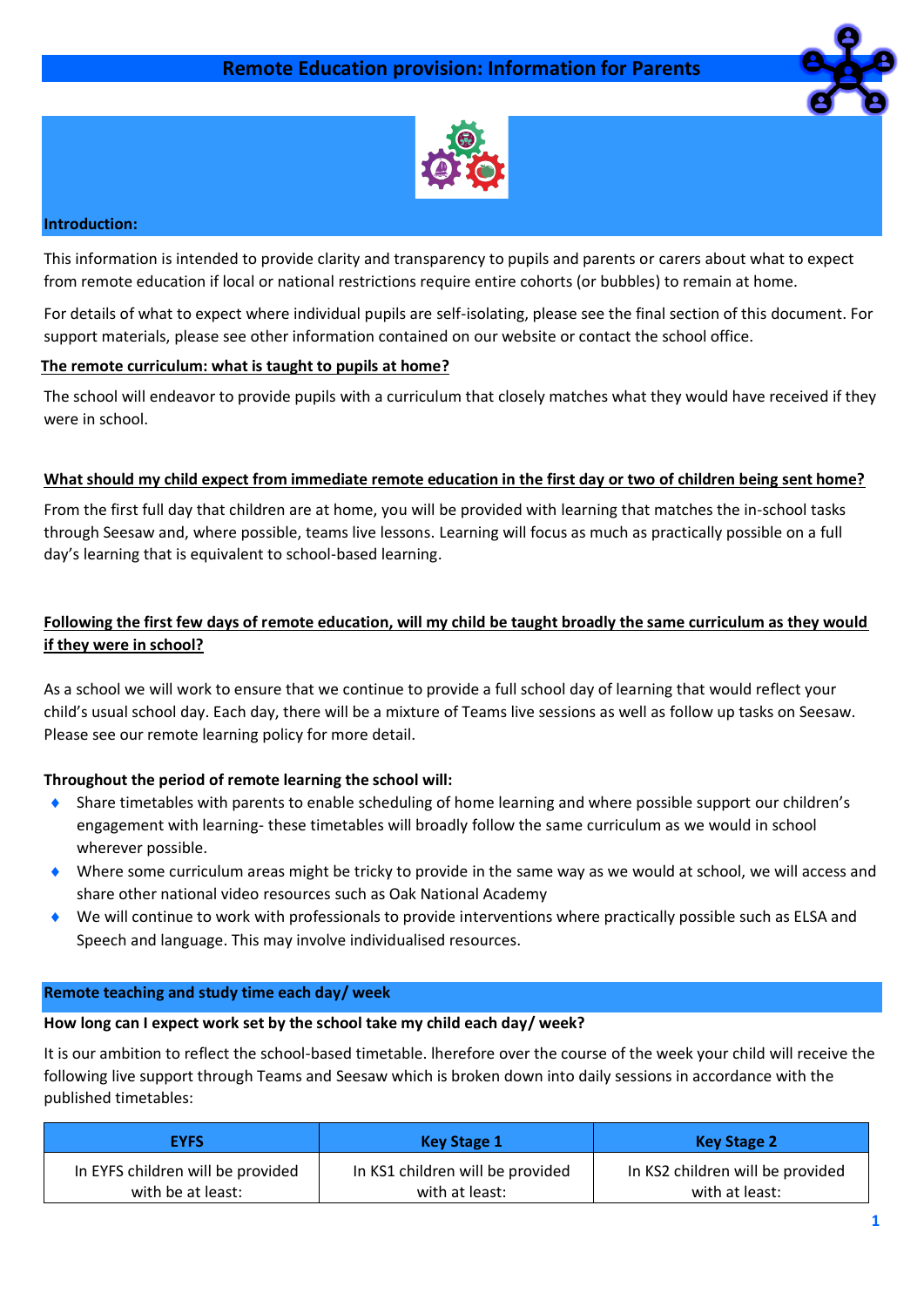# **Remote Education provision: Information for Parents**



| 5 Phonics tasks/activities/live | 5 Phonics tasks/activities/live    | 5 reading/writing                  |
|---------------------------------|------------------------------------|------------------------------------|
| support                         | support                            | tasks/activities/live support      |
| 5 Reading/Writing               | 5 Reading/Writing                  | 5 Mathematics                      |
| tasks/activities/live support   | tasks/activities/live support      | tasks/activities/live support 1    |
| 5 Mathematics tasks/activities/ | 5 Mathematics                      | Science tasks/activities/live      |
| live support                    | tasks/activities/live support      | support                            |
| 1 Expressive Arts and Design    | 1 Science task/activity            | 1 History or Geography             |
| task/activity                   | 1 History or 1 Geography           | task/activity/live support         |
| 1 PSHE task /activity           | task/activity/live support         | 1 MFL task/activity/live support   |
| 1 PE task/activity              | 1 PSHE and 1 RE task/activity/live | 1 PSHE and 1 RE task/activity/live |
|                                 | support                            | support                            |
|                                 | 1 PE task/activity/live support    | 1 PE task/activity/live support    |
|                                 |                                    | 1 computing task/activity.         |
|                                 |                                    | 1 Art and DT task/activity when    |
|                                 |                                    | possible.                          |
|                                 |                                    |                                    |

Children will meet with their teacher in the morning. This will allow teachers to share information about the learning that has been set and provide a chance for children to ask questions to clarify any key points.

## **The amount of 'live' time, and scheduling of it, will then vary dependent on the age of the child- we will provide the following minimum:**

- EYFS and KS1 children will receive at least x2 lots of 20-30 minute sessions a day
- ◆ KS2 children will receive at least x3 sessions of 30 minutes each
- In addition, across the Key Stages, teachers/TAs will schedule intervention sessions with a small group of children (not 1:1). This may be a different group each day, or the same group, depending on the nature of the intended learning.
- Where possible children with specific support e.g. EHCP plans, will have their provision delivered via personalised learning tasks on Seesaw.

#### **Accessing remote education**

#### **How will my child access any online remote education you are providing?**

We will continue to use the platforms in school that we already use to support learning. This is Seesaw and TEAMS, All parents/carers and children have a unique code to log into the platform. As a school we will continue to use these platforms for homework and other activities throughout the year to ensure children and parents are confident with the use of these in the event that we need to close a bubble, cohort or majority of the school.

For live support, all children have a Microsoft Account with a unique username and password. Live support will be provided through MS Teams. Teachers will send 'Teams invites' to your child's MS account to invite them to the live support session in accordance with the Timetable shared.

#### **If my child does not have digital or online access at home, how will you support them to access remote education?**

We recognise that some children may not have suitable online access at home. We take the following approaches to support those children to access remote education:

 We have a limited amount of laptops to use from the DfE that we can loan to parents during this time. Should you need a device, please contact the school office.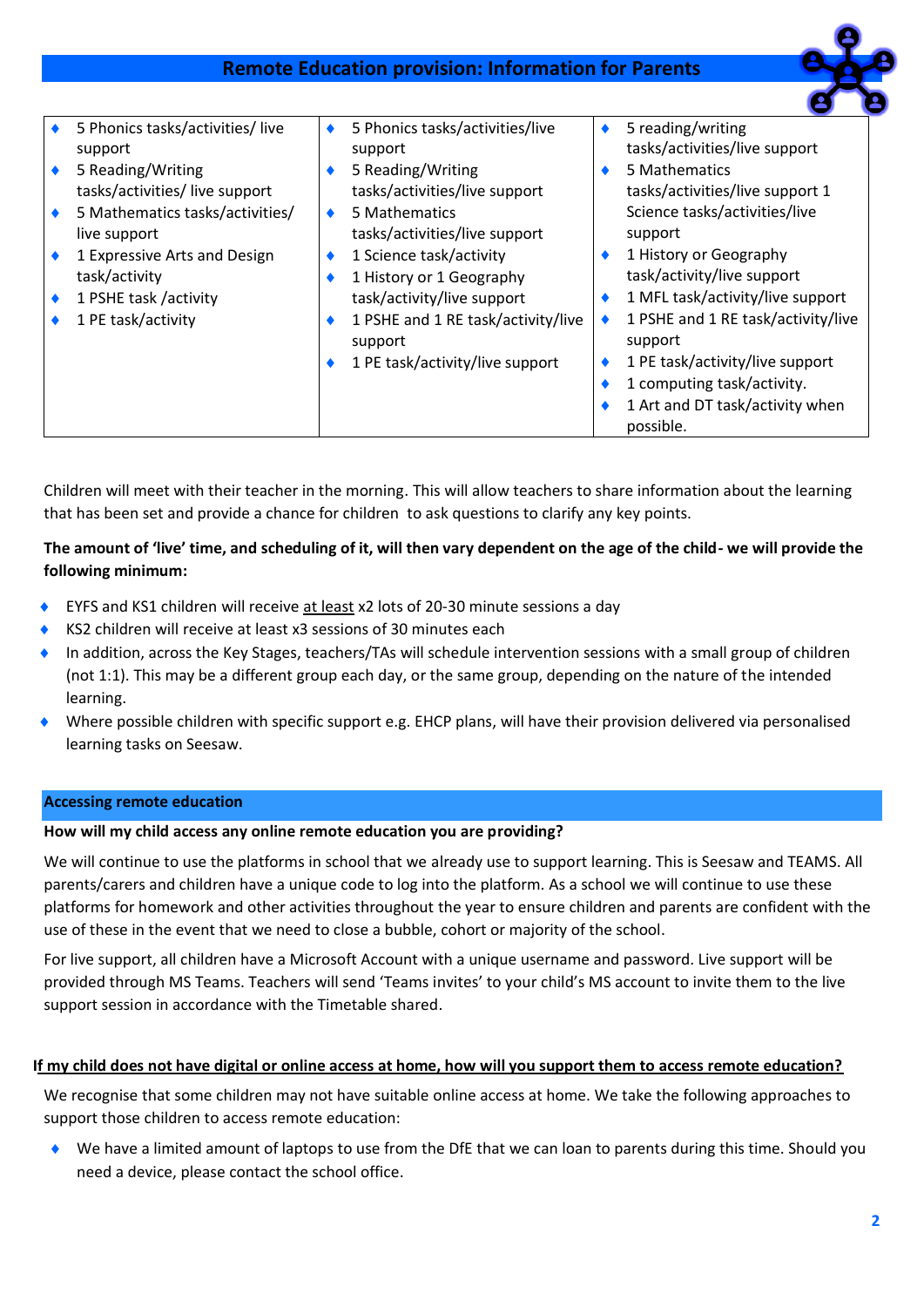# **Remote Education provision: Information for Parents**



- When possible, we will work with network providers to support parents to access internet, including the top u data allowances
- Each year group continues to have a year group email account where parents can send screen shots or photographs of your child's learning if parents wanted to do so

#### **How will my child be taught remotely?**

We will use a combination of the following approaches to teach children remotely:

- **Provide live support sessions throughout the day**
- Provide follow up learning tasks through Seesaw
- Share video content via other platforms such as school YouTube accounts
- Use other resources to support explanations such as White Rose Maths videos
- Share useful websites and other resources that may support parents and children at home
- Set learning tasks so that children have meaningful and ambitious work each day in a number of different subjects
- Plan a programme that is of equivalent length to the core teaching children would receive in school, ideally including daily contact with teachers

#### **Engagement and Feedback**

**What are the expectations for my child's engagement and the support that we as parents and carers should provide at home?**

We expect our children to fully engage with remote learning unless they are unwell or unable to engage for other reasons.

It is important that children continue to follow the school day routines, as demonstrated within the timetables shared, to help them to continue to make progress during this period of remote learning.

Where a child is not engaging, or is not engaging at the standard that we would expect from them, we will contact families to understand the barriers and provide support to alleviate these.

#### **How will you check whether my child is engaging with their work and how will I be informed if there are concerns?**

Engagement is monitored through daily morning and afternoon collection of engagement. We will follow our school absence procedures to ensure we know where your child is and the reason for not logging onto to their Teams session/ accessing Seesaw- this may include a phone call home.

Other forms of communication with parents include emails as well as contact through the parent App on Seesaw.

Throughout any period of remote learning, it is essential that you continue to work with the school to ensure that your child is able to successfully return to face to face learning when it is safe to do so.

If local restrictions allow and we believe it is absolutely necessary, the school will also visit the family home to ensure that we are able to ascertain any issues relating to remote learning as well as your family well-being and provide support where practically possible.